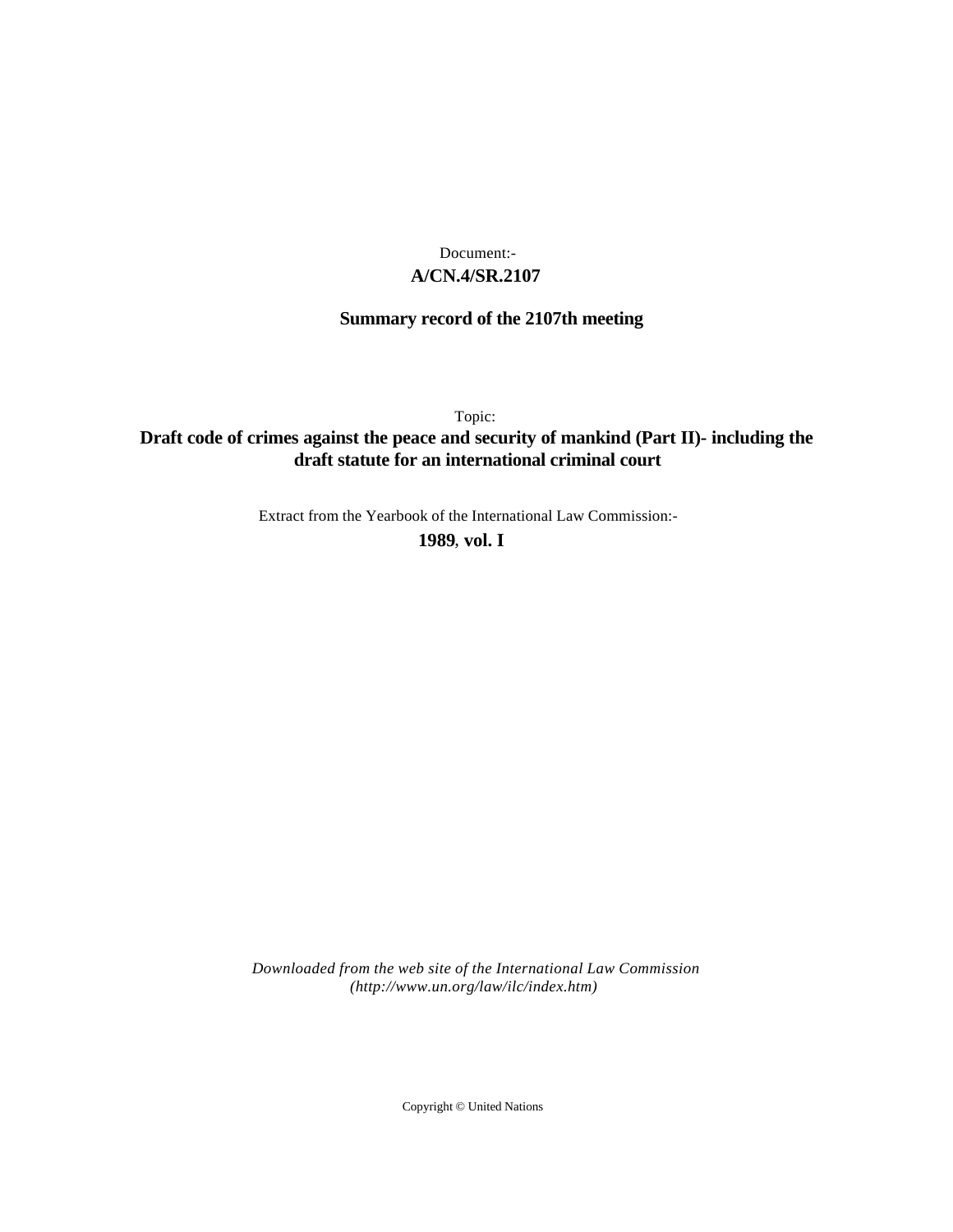58. At the same time, progress had been made towards consensus on the scope of the draft code. It had been agreed that it dealt with the relations between States and individuals and not between States themselves, and that the purpose of the exercise, as Mr. Barsegov had stated, was primarily preventive.

59. On the question of seriousness or gravity, he was of the opinion that the very inclusion of a crime in the draft code itself implied that it was sufficiently serious to warrant prosecution. The whole issue, however, was more judicial than legislative in character. In that connection, he agreed with the points made by Mr. Barboza and Mr. Calero Rodrigues, particularly with regard to the importance of the 1949 Geneva Conventions in general, and of article 147 of the Fourth Convention in particular, in pointing the way to a solution of the problems raised by the criterion of gravity.

60. The difficulties inherent in an indicative list of crimes were apparent from the list in paragraph *(c)* proposed by the Special Rapporteur, but the only important issue was whether some especially serious crime had been omitted. The use of chemical weapons could have been specifically mentioned, but there seemed little point in protracted discussions once the basic principle of a non-exhaustive list had been agreed upon.

61. The Commission was making progress in its work, despite the difficulties it faced and the need for special expertise. It might be premature for the proposed texts to be referred to the Drafting Committee if they were to include a list, but he had no objection to such a course and hoped that there would be time to evaluate the results before the Commission's proposals were presented for consideration by the Sixth Committee.

62. Mr. YANKOV said that he wished to join in the expressions of gratitude to the Special Rapporteur for the list submitted in paragraph  $(c)$ . As he understood it, the task now before the Commission was to decide whether the format of a list combined with a general definition was feasible, and if so, to determine how the general and specific elements were to be combined.

63. The definition should contain more constituent elements. Individual serious violations should be regarded not as examples of criminal acts, but as essential components of the legal notion of a war crime as a violation of the rules of international law applicable in armed conflicts. That approach might seem unrealistic, but in his view it was sound, both because of the analogy with municipal criminal law and because any tribunal must be able to refer to basic rules incorporating not merely an indicative list, but also a legal definition of a war crime embodied in the code itself. In arriving at that definition, the source material provided by the Nürnberg Principles<sup>14</sup> and the 1949 Geneva Conventions had not been superseded, and would repay careful study.

64. It might be appropriate to incorporate a safeguard clause to the effect that any other serious violations of the rules of international law applicable in armed conflict were covered by the definition, but the definition itself should contain all the essential elements relating to the legal notion of a war crime.

65. The list proposed by the Special Rapporteur provided a useful basis for discussion, but it needed further scrutiny and elaboration. In particular, the treatment of protected persons should specifically include both combatants and non-combatants. Similarly, deportation and the destruction of undefended towns and villages, as covered by the Charter of the Niirnberg Tribunal, should be included, as should a reference to proscribed weapons and methods of warfare. With regard to the matter of weapons of mass destruction, there seemed to be differences of opinion, but his own view was that the modern legal and moral concept of weapons of mass destruction should be explicitly reflected in the text by a reference to "nuclear and other weapons of mass destruction". The issue did have political implications, but he believed that the specific inclusion of nuclear weapons was important from the point of view of realism and prevention.

66. Lastly, the text proposed by the Special Rapporteur, together with the suggestions made during the debate, should be referred to the Drafting Committee for consideration.

*The meeting rose at 1.05 p.m.*

### **2107th MEETING**

*Wednesday, 24 May 1989, at 10 a.m.*

#### *Chairman:* Mr. Bernhard GRAEFRATH

*Present:* Mr. Al-Khasawneh, Mr. Barsegov, Mr. Beesley, Mr. Calero Rodrigues, Mr. Diaz Gonzalez, Mr. Francis, Mr. Hayes, Mr. Koroma, Mr. Mahiou, Mr. McCaffrey, Mr. Ogiso, Mr. Pawlak, Mr. Sreenivasa Rao, Mr. Razafindralambo, Mr. Reuter, Mr. Sepulveda Gutierrez, Mr. Shi, Mr. Solari Tudela, Mr. Thiam, Mr. Tomuschat, Mr. Yankov.

**Draft Code of Crimes against the Peace and Security of Mankind<sup>1</sup>**  *{continued)* **(A/CN.4/411,<sup>2</sup> A/CN.4/419 and Add.l,<sup>3</sup> A/CN.4/L.431, sect. D, ILC(XLI) Conf.Room DocJ)**

### [Agenda item 5]

#### SEVENTH REPORT OF THE SPECIAL RAPPORTEUR *(concluded)*

## ARTICLE 13 (War crimes)<sup>4</sup>  *(concluded)*

1. Mr. Sreenivasa RAO said that, since he had been unable to take part in the general debate, he would make

<sup>14</sup> See 2096th meeting, footnote 14.

<sup>&</sup>lt;sup>1</sup> The draft code adopted by the Commission at its sixth session, in 1954 *(Yearbook . . . 1954,* vol. II, pp. 151-152, document A/2693, para. 54), is reproduced in *Yearbook . . . 1985,* vol. II (Part Two), p. 8, para. 18.

<sup>2</sup> Reproduced in *Yearbook . . . 1988,* vol. II (Part One).

<sup>3</sup> Reproduced in *Yearbook . . . 1989,* vol. II (Part One).

<sup>4</sup> For the text, see 2096th meeting, para. 2, and 2106th meeting, para. 2.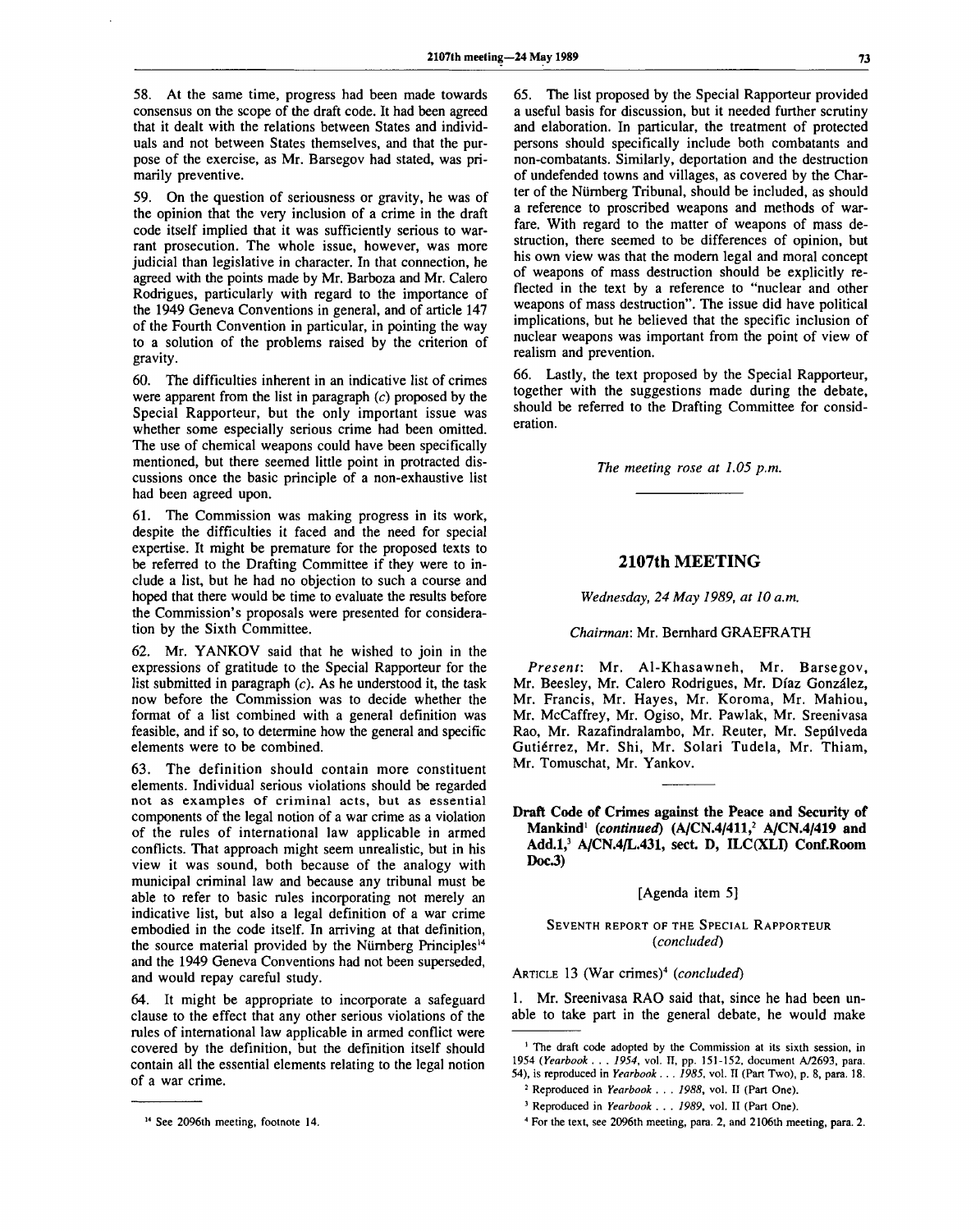some comments on the question of war crimes before referring to the list of crimes proposed by the Special Rapporteur in paragraph (c).

2. First, the Commission could treat the expression "war crimes" as a term of art and explain in the commentary that the expression could be understood to refer to any armed conflict, whether or not it was considered as a "war" in the traditional sense. It should also be noted, as Mr. Solari Tudela (2100th meeting) had pointed out, that war as an instrument of national policy and as a legal institution was prohibited by customary law and under Article 2, paragraph 4, of the Charter of the United Nations.

3. Secondly, the code should deal only with "serious" crimes, as the Commission had already decided, but it might also apply, as some members had suggested, to crimes which could be regarded as serious by virtue of their implications for the peace and security of mankind, even if the criminal act itself did not entail immediate serious consequences.

4. Thirdly, the code should contain a list of war crimes, which would be drawn up on the basis of the instruments applicable to the law of international armed conflicts, such as the 1949 Geneva Conventions and their 1977 Additional Protocols, bearing in mind, however, the views and interests of the majority of States in order to ensure that the list was as universally acceptable as possible.

5. Fourthly, a list of that kind would be essential if the code was to achieve its objective of deterrence—even if it was difficult to draw up, even if it must be flexible enough to be subsequently expanded to include certain acts which the international community would come to regard as wrongful, and even if it was admitted that the list could never be complete and exhaustive. For that reason, he would accept a general definition of war crimes, to be followed by a list introduced by the words *"inter alia",* rather than "in particular", in order to avoid any idea of priority. In that connection, it should be noted that the second alternative of draft article 13 could not be followed by a list of crimes, since it provided no definition: it merely referred to various international instruments and did no more than state the obvious. Thus, if the code was to be of any value as a legal instrument, it had to be as selfcontained as possible.

Turning to the proposed list of war crimes in paragraph  $(c)$ , he said he, too, considered that the expression "intentional homicide" should be replaced by "wilful killing" and that it would be useful to draw upon the acts listed in article 147 of the Fourth Geneva Convention<sup>5</sup> in characterizing "grave breaches", even if the Special Rapporteur preferred to use the expression "serious violation". The list contained in paragraph  $(c)$  (i) should also be carefully analysed in the light of various relevant international instruments in order to update those texts and reflect the international consensus as closely as possible. That was a task that could be entrusted to the Drafting Committee. Similarly, the doctrine of military necessity should be given close scrutiny by the Commission, not only where it related to the appropriation of property, but also where it was used as a justification for destroying property or for other acts which might otherwise be regarded as "crimes"

involving excessive injury and harm and unnecessary suffering. The concept should be reviewed in the light of recent trends in humanitarian attitudes and of the content of the code itself. The same was true of the concept of "suffering", firstly because some means and methods of combat could cause not only immediate, excessive and unnecessary "suffering" to the combatants, but also long-term damage to the environment and natural resources, and also because such "suffering" might extend over a period of time or appear only after a certain period of time. Those were elements which might serve as criteria for determining whether an act causing great suffering did or did not constitute a war crime.

7. While it was true that the Commission did not have to reinvent international humanitarian law and that it should confine itself primarily to codification, it should at the same time not hesitate to engage in a creative analysis of current trends and of the aspirations of the international community. After all, it was also the Commission's mandate to promote the progressive development of international law, and it would be failing in its duty if it did not carry out the necessary re-examination of the concepts of "military necessity" and "suffering".

8. With regard to paragraph *(c)* (ii), his first reaction was, as other members had suggested, that it should be kept as a separate provision and not be incorporated in paragraph  $(c)$  (i). The crimes listed in paragraph  $(c)$  (ii) belonged to a special category. Taking a cautious approach to that delicate issue, the Special Rapporteur had worded the provision in general terms, although he could also have referred to nuclear, chemical and bacteriological weapons, which were by common consent acknowledged to have the consequences described in the provision. He himself would be prepared to accept the provision if it were approved by the majority of members and if it would encounter less resistance by those who were opposed to a specific reference to nuclear, chemical and bacteriological weapons.

9. However, a serious matter which the Commission could not evade without risking being accused of ducking the issue was that of the legality of the use of nuclear weapons and of other weapons of mass destruction. That was admittedly primarily a political question, but it could not be denied that it also had a legal dimension, as was evident from much of the literature in which it had been analysed in detail in terms of the application and interpretation of the rules relating to armed conflict, humanitarian law, the survival of mankind, genocide, the parallel with poisonous gases and with bacteriological weapons or weapons causing unnecessary, indiscriminate or disproportionate suffering, long-term effects on the environment, etc. In his view, it was legitimate to regard the use of nuclear weapons not merely as a war crime, but also as a crime against humanity and a crime against peace. The Commission might even make it a crime common to all three categories, instead of listing it under one of those headings. He therefore agreed with the members who had already urged that the Commission should seize the opportunity of dealing with that important issue and benefit from the new climate of understanding and trust among States, the awareness of world public opinion of the dangers of a nuclear accident not to mention the disaster a nuclear war would cause and the intense desire of the international community to live in a world free of nuclear weapons. The earlier doctrine

<sup>5</sup> See 2099th meeting, footnote 21.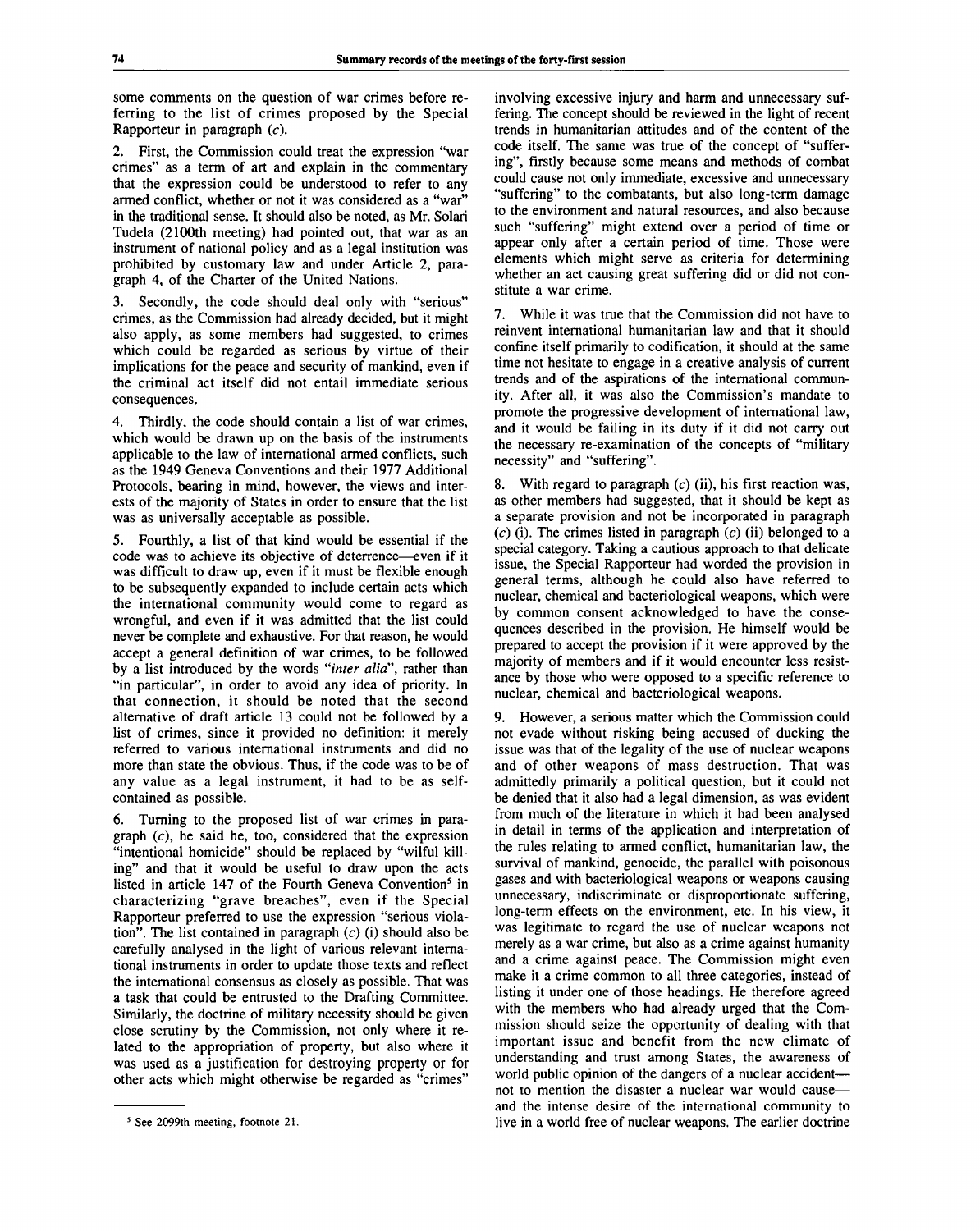of limited nuclear war had radically changed and public opinion was now exerting pressure on Governments to abandon such concepts. The manufacture of nuclear weapons as legitimate instruments of national defence policy must give way to the prohibition of the manufacture and use of such weapons and to the destruction of stockpiles. Nuclear disaster must be avoided by eliminating the possibility of the intentional use of nuclear weapons and by eliminating any risk of accidental explosion through a prohibition on the movement of nuclear weapons anywhere in the world. World leaders recognized that necessity. As a body that was responsible to the international community, the Commission must also come to grips with that new challenge.

10. Mr. HAYES thanked the Special Rapporteur for having done the impossible by submitting a clearly drafted list of war crimes in so short a time. He had been one of the members who had imposed that burden by saying that the code should contain something other than the general definition of war crimes given in draft article 13—which was, moreover, not even a definition *stricto sensu.* More specific guidelines should be given to the courts, no matter what courts would be called upon to try war crimes within the scope of the code, so that the code would be applied uniformly.

11. Members had already expressed concern about the possibility of wide variation in the interpretations of national courts having different backgrounds and with judges differing greatly in their experience, leading to inconsistencies in application of the code and a consequent diminution of its status. Even in a unitary jurisdiction it would be difficult to apply a general definition and, in particular, to assess the gravity of the act committed. He believed that gravity was an essential component of a war crime and therefore that the word "serious" must be retained in article 13, although it was open to divergent interpretations. A list of war crimes would assist courts in their assessment of gravity and in their interpretation of the word "serious", a task that belonged to the court in each particular case.

12. The fact remained that it seemed to be difficult to reach agreement on a list: should it be indicative or exhaustive? There was no emerging consensus on what should be included even in an indicative list. It would therefore be appropriate to consider the suggestion made by Mr. Calero Rodrigues at the previous meeting (para. 26), namely to follow the example of article 147 of the Fourth Geneva Convention of 1949 by listing elements one of which must be present to render a violation serious. Such a list would offer two advantages: first, it would give guidance to the judge on the nature of the acts covered by the code; and, secondly, it would be exhaustive in the sense that new violations could come under the general definition and their gravity could be assessed in terms of the elements listed.

13. The task was probably more difficult than it might appear to be, but that suggestion could be a way of solving the problem and reconciling the divergent views of the members of the Commission. The Commission should certainly look into that possibility before referring the matter to the Drafting Committee.

14. The CHAIRMAN, speaking as a member of the Commission, recalled that, during the debate, several members, including himself, had said that a non-exhaustive list of war crimes would be necessary in order to give substance to the abstract definition contained in draft article 13. The Commission had to be specific in describing the kind of violations to be covered by the code, whether cases were to be decided in a national court or in an international criminal tribunal. It was for that reason that the Charter of the Niirnberg Tribunal contained an indicative list of war crimes; there could be no question of leaving everything to the discretion of judges.

15. It should, however, not be forgotten that there were already rules applicable to the punishment of war crimes, as Mr. Arangio-Ruiz had pointed out several times, and that, even if the code contained no provision in that regard, it would thus be possible to apply the existing régime. To the extent that war crimes were, at the same time, grave breaches within the meaning of the 1949 Geneva Conventions and Additional Protocol I thereto, they would be subject to the universal jurisdiction of national courts under that régime.

16. The Commission did not, of course, have to repeat the definition of "grave breaches" contained in the Geneva Conventions and it could not confine itself to reproducing the list of breaches given in those Conventions, because there were many other "serious" war crimes which had their basis in other instruments and in customary law. However, it could also not question acts which were already described as grave breaches in the Geneva Conventions and in Additional Protocol I, such as the taking of hostages (art. 147 of the Fourth Convention<sup>6</sup>) and the deportation or transfer of civilian populations within or outside an occupied territory (art. 85, para. 4 *(a),* of Additional Protocol I<sup>7</sup> ). The Commission was thus not required either to define new crimes or to establish whether certain acts were war crimes: that had already been done. It simply had to decide whether some of the war crimes already characterized as such were serious enough to be covered by the code.

17. If article 13 was to begin with a general definition, as proposed in the second alternative, an indicative list could be appended of specific acts illustrating the kinds of violations which were serious enough to be considered war crimes within the meaning of the code. To shape the list, he proposed three separate categories of war crimes, as set out in a document which he had circulated to members.

18. Paragraph *(a)* of the second alternative would be followed by a paragraph *(b)* reading: "Serious violations within the meaning of paragraph *(a)* are, in particular, the following acts:". Crimes against persons would then follow in a subparagraph reading:

"(i) wilful killing, torture or inhuman treatment, including biological experiments, wilfully causing great suffering or serious injury to body or health, unlawful confinement, the taking of hostages, if directed against protected persons (sick and wounded, prisoners of war, *parlementaires,* soldiers *hors de combat,* women, children, etc.), and the deportation or transfer of civilian populations from and into occupied territories."

19. The second subparagraph would refer to crimes committed on the battlefield in violation of the rules of war, but without quoting the sources. It would read:

<sup>6</sup>  *Ibid.*

<sup>7</sup> See 2096th meeting, footnote 11.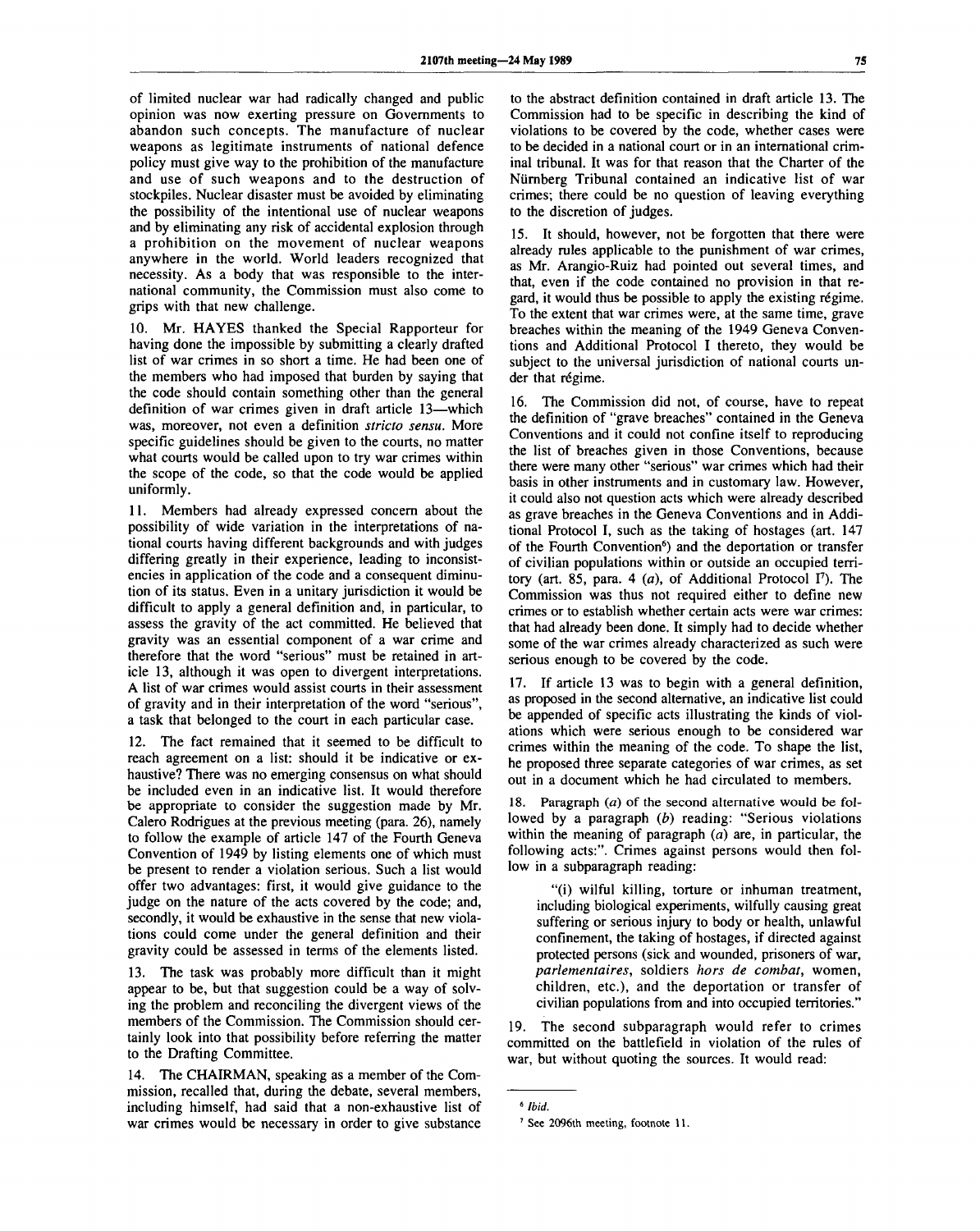"(ii) making the civilian population, individual civilians or other protected persons the object of attack, launching an indiscriminate attack affecting civilian and other protected persons and objects, launching an attack against works or installations containing dangerous forces, in the knowledge that such an attack will cause loss of life or injury to protected persons, mass destruction and appropriation of goods not justified by military necessity.'

20. The third subparagraph would cover all crimes constituted by the use of prohibited weapons. It would be based on existing law and might read:

"(iii) the unlawful use of weapons, means and methods of warfare, and particularly of weapons, means and methods of warfare which by their nature cause unnecessary suffering or strike indiscriminately at military and non-military targets; the perfidious use of the distinctive emblem of the red cross or other protective signs."

21. What he was proposing was simply a possible way of drawing up a list which could be readily amended or shortened. It would have the advantage of making the general definition more precise, but without inventing new war crimes or interfering with existing instruments. As at Nurnberg, the definition would simply state what was covered by the code.

22. As he had already said (2101st meeting), he would prefer to have a special provision defining the use of nuclear weapons as a serious war crime and a crime against humanity. That would, on the one hand, stress the importance of banning the use of such weapons in general and, on the other, supplement the code, since it would be unthinkable for such a crime to be left out. If States were not prepared to accept such a provision, they would say so.

23. In conclusion, he suggested that the Drafting Committee should be requested to complete work on the list, taking account of the suggestions made during the debate.

24. Mr. RAZAFINDRALAMBO, referring to the difference between a "violation" and a "breach", said it had already been pointed out that the term "serious" involved an element of subjective appraisal and that it could be attributed only to a "violation". Appraising the seriousness of a "violation" was thus a judicial function, whereas appraising the seriousness of a "breach" was a legislative function. That view was acceptable, in so far as a violation was an infringement of a given rule by means of an act or an omission, whereas a breach was a complex concept that had a judicial content and several constituent elements (delicts and crimes, for example). A violation and a breach were thus two different aspects of the same thing, but a breach could be seen rather as the result or consequence of a violation of the law.

25. It was therefore quite possible for a "serious violation" to take the form of a "grave breach", since it was difficult to see how a "serious violation" could be nothing more than a minor breach. At all events, the gravity of a violation of the laws of war was a *sine qua non* for a war crime or, in other words, for a breach described as a "war crime". Hence the term "serious" was crucially important in the draft code, whether the code contained no list of crimes at all or one of an illustrative or indicative nature based on the criterion of gravity.

26. Paragraph (c) of article 13 proposed by the Special Rapporteur had some drawbacks. Subparagraph (i) referred to "serious attacks on persons" and then to "serious harm to physical integrity or health". That might, however, simply be a drafting problem that the Drafting Committee would be able to resolve.

27. It might also be asked whether it was appropriate to refer to "serious attacks" in subparagraph (i) and to "unlawful use" in subparagraph (ii). According to the line of reasoning he had advanced at the beginning of his statement, the concept of gravity was already inherent in the concept of a violation and the crimes contained in the list were, by definition, grave breaches. Logically, therefore, attacks on persons had to be serious attacks. Similarly, the adjective "unlawful" was unnecessary because it was difficult to see how the use of methods which struck indiscriminately at military and civilian targets could be considered "lawful". The Special Rapporteur had probably been thinking of the case of self-defence. But the concept of unlawfulness was already present in the words "serious violation of the rules of international law applicable in armed conflict".

28. It was also open to question whether the element of intent had to be referred to in connection with certain crimes. There was no reason why the infliction of great suffering should have to be intentional and why, for example, causing harm to health should not. The expression "intentional homicide" was, moreover, not very apposite because it brought to mind an act committed by one individual against another. It would be better, as at NUrnberg, to refer to murder or killing.

29. As to the use of nuclear weapons, which some members wanted to include in subparagraph (ii) on weapons and methods of combat, he thought that the provision already implicitly covered the point. However, if the Commission wished to include a specific reference to nuclear weapons, he would not object.

30. Mr. Graefrath had just proposed a very detailed and appealing version of the list of crimes (paras. 18-20 above) and he reserved the right to give the Drafting Committee his own reactions to it. The comments he had just made related purely to form: in terms of substance, he fully agreed with the Special Rapporteur.

31. Finally, he suggested that the proposed list of crimes be referred to the Drafting Committee.

32. Mr. SOLARI TUDELA said that he had some problems with the words "in particular" in the introductory clause of paragraph  $(c)$ . As Mr. Koroma (2106th meeting) had said, the words *"inter alia"* would be better. It was by no means certain that the list would be a complete enumeration of the most serious crimes and, from that point of view, the words "in particular" would be unacceptably vague, whereas the words *"inter alia"* would avoid that problem.

33. With regard to the content of the proposed list, Mr. Shi *(ibid.)* had rightly pointed out that the relevance of some of the crimes had to be questioned, since the code was supposed to cover only the most serious ones. In view of the difference of degree between, for example, the killing of hostages and the taking of hostages, the Commission had to choose between them.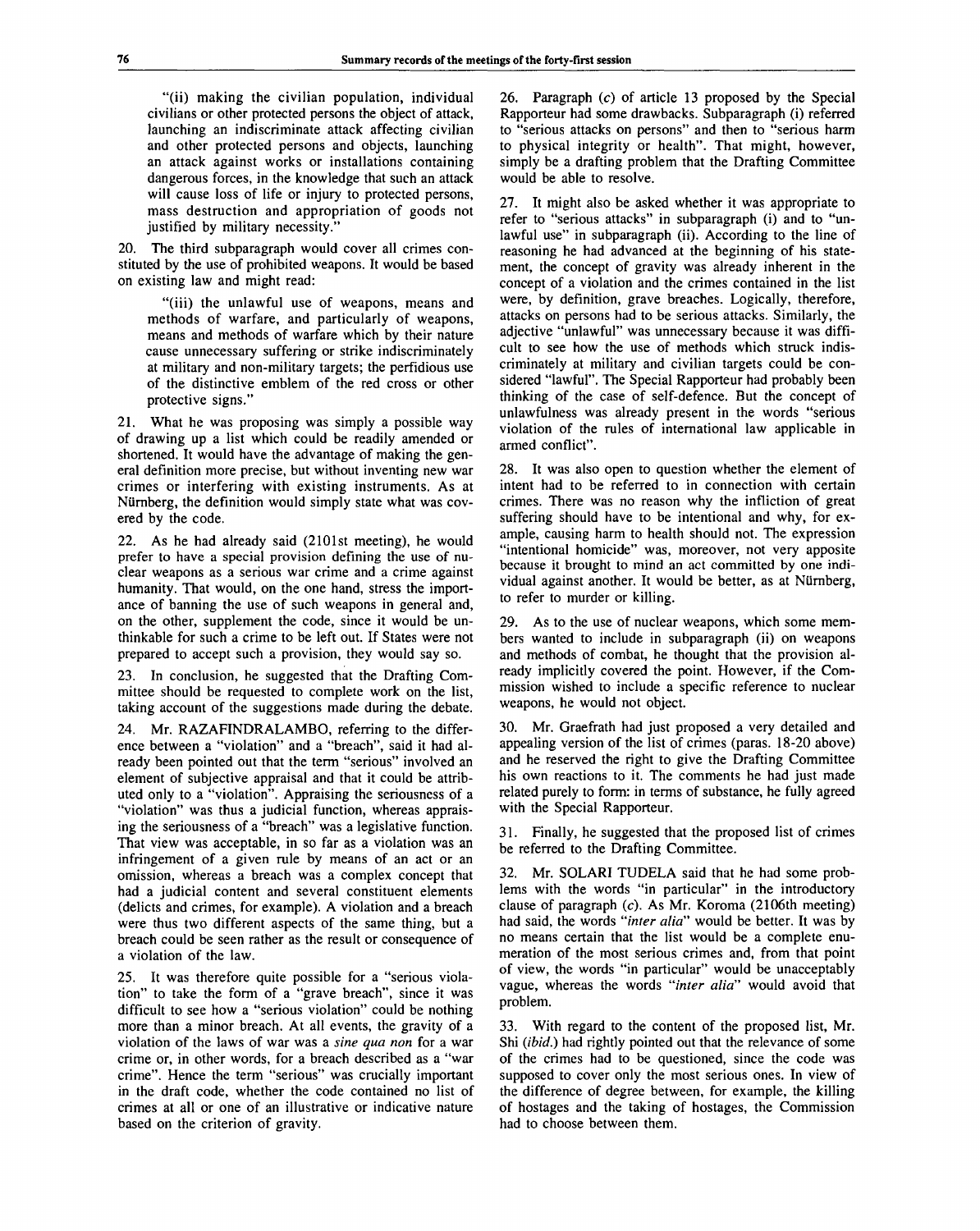34. In paragraph  $(c)$  (ii), the expression "the unlawful use of weapons and methods of combat" could be justified only if the square brackets were removed from the word "serious" in the general definition. Otherwise, there would be a risk of including acts which were not serious enough. In addition, the word "unlawful" gave the impression that some weapons or some of the ways in which they were used were lawful, for example in the case of self-defence. That was a risky approach, but one which the Commission should not be afraid to take.

35. In conclusion, he said he agreed with Mr. Francis's proposal *(ibid.)* that drug trafficking should be listed as a crime against humanity. That would be particularly opportune because, at present, that crime went hand in hand with terrorism, which was covered by the draft code, thus constituting a new type of crime known in some countries as "narcoterrorism".

36. Mr. TOMUSCHAT said that the task of compiling the list of crimes showed just how difficult it was to draw up an exhaustive text. The more the Commission thought about the problem, the more doubts it would have, especially because the principle *nullum crimen sine lege* meant that it had to be very careful. The problem was further complicated by the need to ensure that the future code did not clash with instruments already in force. On that point, it was necessary to be very clear: were the existing instruments to be faithfully followed—by reproducing their wording or incorporating global references to them—or was the Commission to break fresh ground, or even restrict the scope of those instruments? The Commission had chosen to follow existing texts. That was what it had done in the case of aggression and the Special Rapporteur was proposing to do so again in the case of genocide and in one of the alternative texts he had submitted on *apartheid.*

The list of crimes proposed in paragraph  $(c)$  was not entirely clear. The examples of war crimes it contained were all taken from the 1949 Geneva Conventions, in which connection he cited several articles. The Fourth Convention,<sup>8</sup> however, referred in article 147 to the "taking" of hostages, whereas, as pointed out by Mr. Shi (2106th meeting), the Charter of the Niirnberg Tribunal (art. 6 *(b))* referred only to the "killing" of hostages. Article 147 also spoke of "destruction *and* appropriation of property", not of "destruction *or* appropriation of property".

38. Furthermore, the two proposed subparagraphs started with expressions that went far beyond the Geneva Conventions, subparagraph (i) referring to "serious attacks on persons and property" and subparagraph (ii) to "the unlawful use of weapons and methods of combat". In his view, the adjectives "serious" and "unlawful" should be deleted.

39. Subparagraph (ii) caused him some difficulty, for, while its wording was very similar to that used in article 51 of Additional Protocol  $I^9$  to the Geneva Conventions, its terminology was not entirely accurate. For example, it referred to "military and non-military targets", but it was difficult to see how there could be non-military "targets" in wartime: that was a contradiction in terms. Also, as Mr. Graefrath had pointed out, the provision failed to mention

one of the most serious crimes imaginable, namely "making the civilian population .. . the object of attack", as referred to in article 85, paragraph 3, of Additional Protocol I.

40. On the question of nuclear weapons, he would advise caution. So long as no rule of absolute prohibition had been implemented by States, even in the case of selfdefence, it would, in his view, be impossible to make the use of nuclear weapons a crime and, to that end, to provide for individual criminal responsibility.

41. The four Geneva Conventions were already in force and constituted a system that was at once applicable and functional. Under their terms, national courts had jurisdiction over war crimes, whether those who committed such acts were nationals of the State in question or aliens. There could be no question of doing away with or limiting that system. There was, however, no need to rush. The list of crimes proposed by the Special Rapporteur deserved consideration in the further light of the text proposed by Mr. Graefrath (paras. 18-20 above). The task was difficult, but not impossible.

42. Mr. AL-KHASAWNEH said that, by the time the fourth edition of the book *The Legal Effects of War* had appeared in the 1960s, the expression "armed conflict" had become more fashionable than the term "war". In the preface to that edition, the authors had quoted Sir John Harington's words:

> Treason doth never prosper, what's the reason? For if it prosper, none dare call it Treason.<sup>1</sup>

He, too, thought that wars were still being waged, but that none dared call them wars. He therefore felt that the use of the terms "war" or "armed conflict" was a question of taste.

43. With regard to the characterization of crimes, he considered that whichever approach was adopted—whether a definition or a list—the problem would never be solved completely. As he saw it, the list approach raised three problems. First, there would always be disagreement about the inclusion in the list of a particular crime. Secondly, no list could be exhaustive, which inevitably raised the question of the ultimate usefulness of the one the Commission was trying to draw up. Thirdly, there were nuances between the crimes, but those nuances changed and the instruments by which they were recognized were themselves a reflection of the times. If the aim was to reflect all those nuances, the exact wording of the instruments already in force would have to be reproduced. But then the code would be no more than a compendium of provisions, and that was not the intention.

44. For his part, he would have preferred the approach of a definition. It would certainly be possible, however, using appropriate legal drafting, to combine it with a list. All those problems could be settled in the Drafting Committee, to which the proposed texts should be referred.

Mr. DIAZ GONZÁLEZ, congratulating the Special Rapporteur on having drawn up in record time the list of war crimes requested of him, said that the Commission should not lose sight of the mandate entrusted to it by the General Assembly, which was to prepare a *code* of crimes.

<sup>8</sup> See 2099th meeting, footnote 21.

<sup>&</sup>lt;sup>9</sup> See 2096th meeting, footnote 11.

<sup>10</sup> A. D. McNair and A. D. Watts, *The Legal Effects of War,* 4th ed. (Cambridge, The University Press, 1966), p. vii.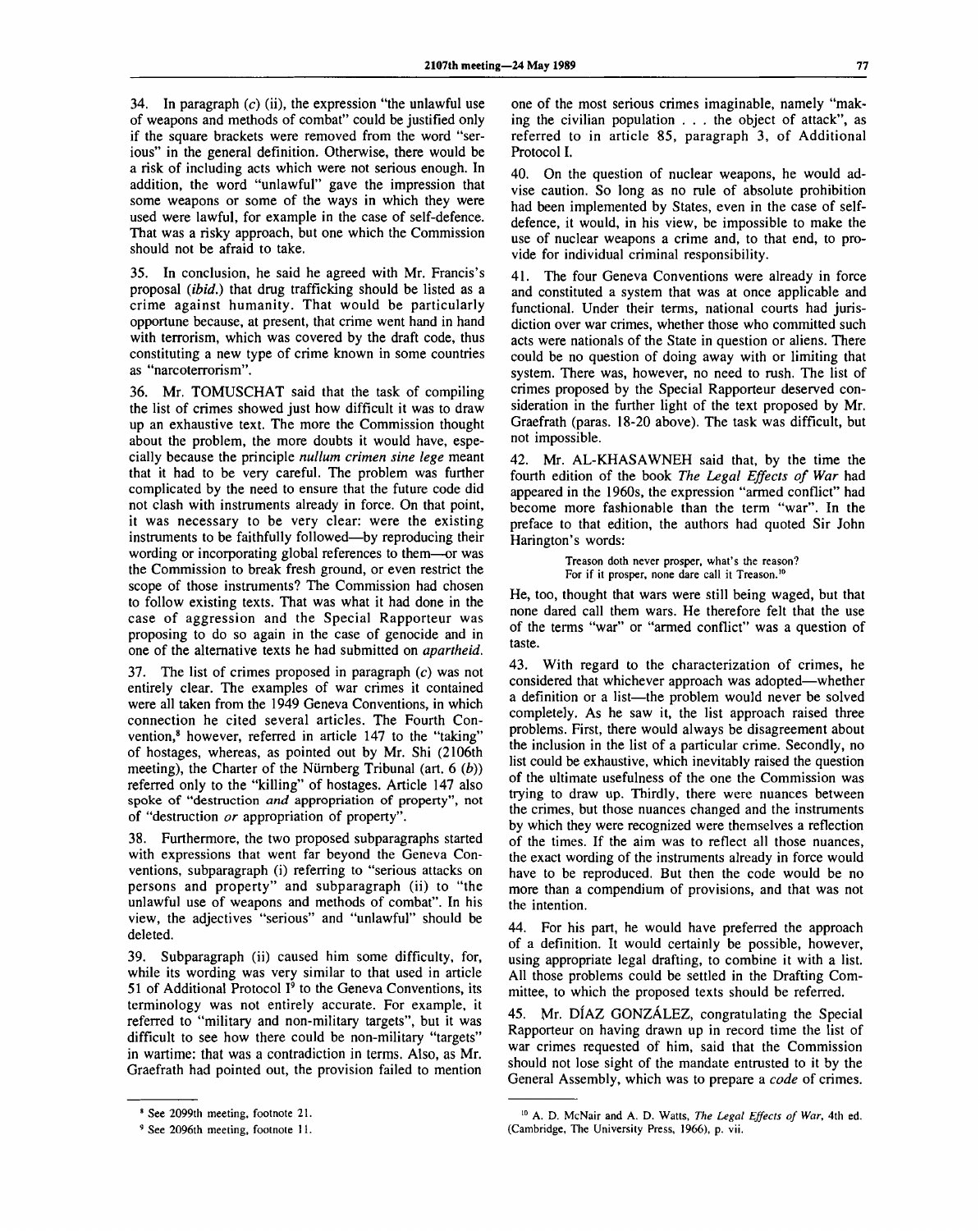Thus, according to the principle of legality, under which there could be no offence without a law, it had to decide which acts constituted war crimes. Obviously, it could do so only on the basis of the international instruments in force and, in particular—but not only—on the basis of the 1949 Geneva Conventions. As Mr. Al-Khasawneh had just pointed out, however, its work was not simply to make a compilation of existing instruments.

46. At the outset of his work on the topic, the Special Rapporteur had put forward a series of arguments to show that acts constituting grave violations of the laws applicable to armed conflict should be regarded as war crimes. That criterion of gravity, used by the Special Rapporteur to distinguish a war crime from an ordinary crime, was taken from the Geneva Conventions, in which there had also appeared, for the first time, the distinction between a violation and a breach. In his view, that was an extremely subtle distinction, since the two terms were in fact synonymous. The Geneva Conventions, however, dealt with violations of pre-existing obligations, whereas the work of the Commission was to draft an instrument from which obligations would arise for States, namely to refrain from committing the acts characterized as crimes. War crimes having been defined as the most serious crimes, there was no need for the Commission to ask itself about their degree of gravity or to be concerned with determining which court would apply the code. That court, of whatever kind, would have to take account of the degree of gravity of the act only in order to decide whether to admit mitigating or aggravating circumstances, not to characterize the act as a crime, for that was precisely what the code should do.

47. For his own part, he was neither for nor against the list method. He would perhaps favour a provision that would combine a general definition with an indicative list, provided it did not simply quote, or refer to, existing instruments, but reflected a serious attempt to arrive at a definition. The Commission could, as Mr. Shi (2106th meeting) had suggested, adopt the method used for article 19 of part 1 of the draft articles on State responsibility" and devote a separate subparagraph to each act characterized as a crime. In any event, the main thing was for the code to determine which acts constituted crimes, for characterization should not be left to the discretion of those who would apply the code.

48. With regard to subparagraph (ii) of the list proposed by the Special Rapporteur in paragraph  $(c)$ , he noted that the Commission had already discussed the question of the use of nuclear weapons at some length. It was true that it was a multifaceted question: mention had already been made of the problem of reprisals and, in addition, there was the problem of self-defence. It was true, too, that the code was not meant to apply to States, but to individuals, and that it was difficult to imagine an individual being able to use a nuclear weapon. The international community would, however, not understand how the most abhorrent means of war, the most inhuman means of mass destruction, could be excluded from a code of war crimes. He was therefore convinced that the Commission should make the use of nuclear weapons a crime. The political risks to which reference had been made did exist, but a legal body such

as the Commission did not have to pay too much attention to them.

49. As for referring the proposed list to the Drafting Committee, every time the Commission encountered a delicate problem it should not, in his view, pass it on to the Drafting Committee, whatever the latter's merits might be. When it came to such a basic issue, the problems should be resolved in plenary after a very thorough discussion.

50. Mr. THIAM (Special Rapporteur), replying to the comments made by members on paragraph  $(c)$  of draft article 13, said that the law of war was one of the most closely regulated subjects and that there was no lack of provisions on war crimes. He could therefore easily have incorporated all those provisions, but he had not thought that such a compilation would serve much purpose. Admittedly, in the part of the draft which dealt with crimes against humanity he had used the provisions of existing conventions almost in full. However, while a list of crimes against humanity was feasible, the same did not apply to war crimes, and those who had made such attempts following the two World Wars had had to give up the idea. While he had not repeated the provisions of existing conventions literally, however, he had at least made certain not to depart from their terms, since it would be unwise to try to be innovative in that area. War crimes were the subject of a traditional set of rules that was solid, welldefined and formed part of the law of war, which, through its treaty and customary rules, had a recognized place in international law.

51. The list of war crimes proposed in paragraph  $(c)$  was based chiefly on article 147 of the Fourth Geneva Convention, but also on other articles of the 1949 Geneva Conventions. In his view, it would again be preferable not to depart from their terms as regards drafting. He therefore regarded as dangerous some of the proposals made by members, particularly the distinction drawn by Mr. Barboza (2106th meeting) between violations and breaches. In French law at any rate, the two terms were synonymous and it would be better to avoid innovations that might disturb the established terminology. Since the expression "grave breaches" had a specific technical meaning, as laid down in the Geneva Conventions and in Additional Protocol I thereto, its use should be reserved for the offences set forth restrictively in those instruments. Moreover, as he explained in his seventh report (A/CN.4/419 and Add.l, para. 19), the concept of "war crimes" was broader than that of "grave breaches" within the meaning of the Geneva Conventions, since it also covered breaches of the law of war; he had therefore proposed that the word "violations" should be used, but without seeking to establish a general distinction between violations and breaches.

52. The other comments made by members were more matters of drafting. Mr. Graefrath had proposed that the list should be supplemented by other crimes, which the Drafting Committee would have no difficulty in doing, since the proposed text did not claim to be exhaustive.

53. Some members had asked which persons and property were covered by paragraph  $(c)$  (i). The answer was easy: all those protected by the Geneva Conventions—and hence, above all, civilian populations. In the same subparagraph, the expression "intentional homicide" had been criticized. While the expression was perhaps not suitable in English, the French text was taken literally from the Geneva

<sup>&</sup>lt;sup>11</sup> See 2096th meeting, footnote 19.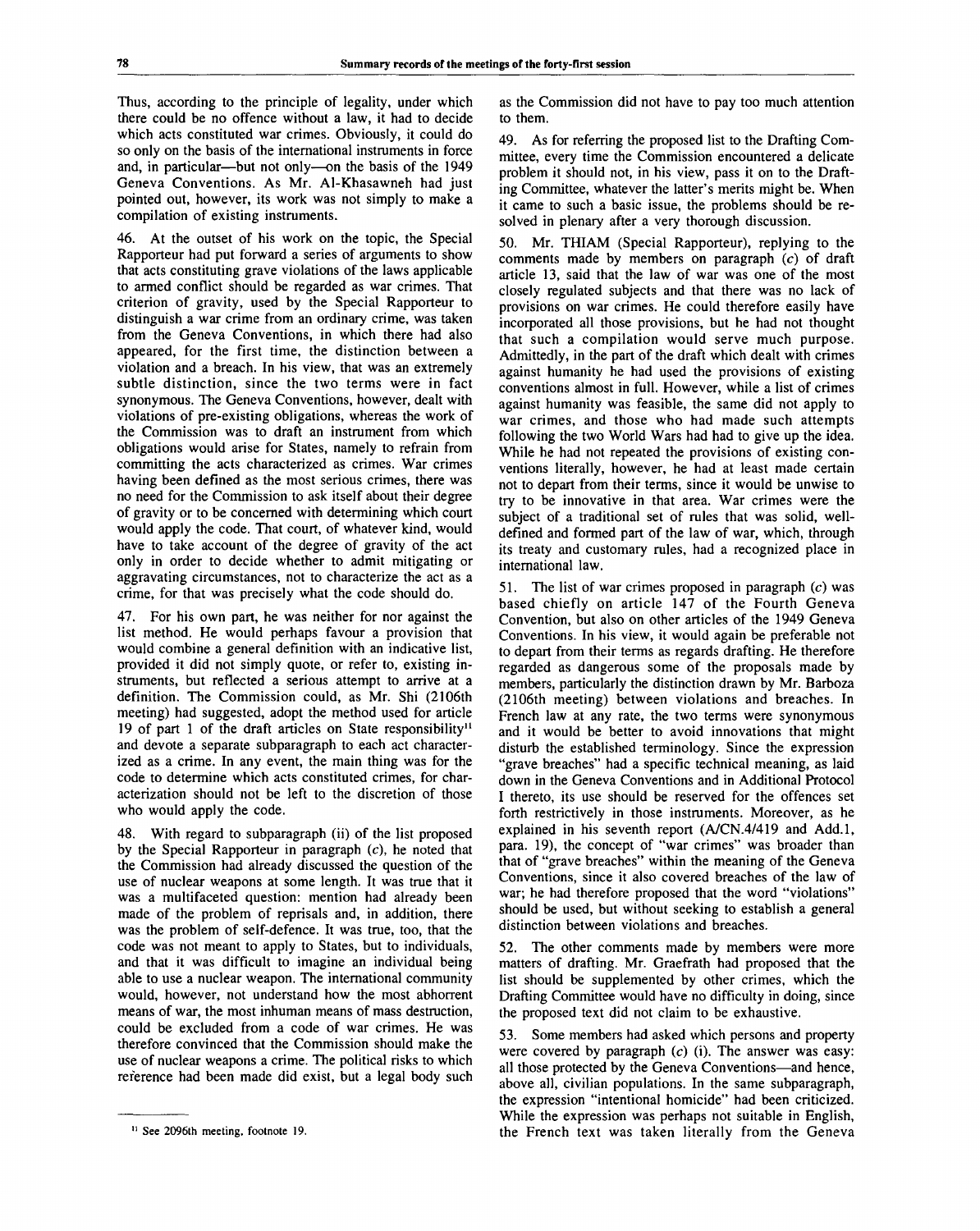Conventions, which were more comprehensive on that point than the Charter of the Nurnberg Tribunal, which provided only for murder. Also in paragraph  $(c)$  (i), it would be better to refer to "destruction *or* appropriation" than to "destruction *and* appropriation", since one could occur without the other. That, too, was a point which could be settled by the Drafting Committee.

54. As had been noted, much could be said with regard to paragraph  $(c)$  (ii), particularly concerning reprisals. The place for all such considerations was, however, in the commentary to the articles, rather than in the body of the text itself.

55. The majority of the members of the Commission considered that the proposed list should be referred to the Drafting Committee. For his own part, he did not want the question of the respective powers of the Drafting Committee and the Commission to be discussed once again. If it was necessary to wait until the list received the unanimous agreement of all members, it would never be referred to the Drafting Committee, unless it was put to the vote and that would be contrary to the Commission's practice. That practice had always been to refer to the Drafting Committee any draft articles on which the Commission had been unable to reach agreement. In the circumstances, how could it be explained to the Sixth Committee of the General Assembly why the text under consideration had not been referred to the Drafting Committee? The Commission must decide whether or not it wanted a list. He was fully prepared, once again, to abide by the Commission's decision, but it would not be right, in the case of that particular provision, to invoke the argument that there was lack of agreement among members.

56. The CHAIRMAN suggested that the proposed list of crimes should be referred to the Drafting Committee and that the Committee should try, in the light of the comments and proposals made during the discussion, to formulate a text which the Commission could discuss in a more constructive manner.

57. Mr. DÍAZ GONZÁLEZ said that he was not opposed to that suggestion. In reply to the comments by the Special Rapporteur, however, he pointed out that what the Commission submitted to the Sixth Committee was the outcome of its own work, not that of the Drafting Committee's work.

58. Mr. McCAFFREY said that he was not opposed to the proposed list being referred to the Drafting Committee. As a general rule, however, it was better that a question should first be discussed in detail in plenary so that the Drafting Committee would have all the necessary information.

59. Mr. FRANCIS recommended that illicit drug trafficking, a question to which Mr. Reuter had drawn the Commission's attention in  $1985$ ,<sup>12</sup> should be included as a crime in the draft code. Mr. Barsegov (2102nd meeting) and Mr. Solari Tudela had stated that, although drug trafficking was already covered by a number of existing instruments, it should also be included in the code on the same basis as aggression, genocide and serious crimes. He agreed with that view and was convinced that the Drafting

Committee should consider the question, which could be dealt with both under the heading of crimes against peace and under that of crimes against humanity.

60. As Mr. Reuter had pointed out in 1985, illicit drug trafficking had a destabilizing effect on some countries, particularly smaller ones, and hampered the smooth functioning of international relations. The Caribbean and Latin-American countries had learned that to their cost. He regretted that the question had not been discussed in the Commission until now because of the lack of interest on the part of its members. Over the years, however, he had collected information that showed just how enormous the problem had become. A few years previously, for example, drug traffickers in Latin America had, fortunately without success, offered officials in charge of drug traffic control more than \$US 300 million if they would cease their activities. Some time later, after customs officials in a European country had intercepted an enormous quantity of drugs, the authorities of that country had had to call on the three branches of the armed forces to conduct constant surveillance in order to prevent attempts to import drugs. The media were full of examples of that kind. Members of the Commission could not remain indifferent to the problem and, as citizens, should assume their responsibilities by considering the possibility of including that crime in the draft code, for, in addition to its destabilizing aspect, which made it a crime against peace, it had recently taken on the dimensions of a crime against humanity.

61. In that connection, he said that, originally, the drugs exported by traffickers had been intended for addicts who had bought them voluntarily. But the situation was different now: potential buyers were no longer only voluntary users. The new strategy was to establish a society where people would become addicted not voluntarily, but by force, and where traffickers would encourage children and young people to use drugs so that they would later have a steady supply of adult customers. Young people were thus lured with "crack", with sweets and drinks laced with drugs and with substances to be sniffed, which all led to addiction. According to a newspaper article he had read, 1 person in 10 in a large city in Asia was a drug addict. Elsewhere, an eight-year-old child had just been imprisoned for being a courier for the transport of hard drugs. In a Caribbean country, two children under the age of seven who had been forced to use drugs had had to undergo psychiatric treatment for detoxification. The drug barons were obviously implementing a strategy that was designed to perpetuate the drug culture by focusing on young people, who, after having tried drugs, became incapable of deciding for themselves whether they wished to fall into that vice or not and stayed addicted all their lives unless they had an opportunity to receive treatment.

62. Lastly, he quoted the third preambular paragraph of the 1961 Single Convention on Narcotic Drugs,<sup>13</sup> which read: ".. . addiction to narcotic drugs constitutes a serious evil for the individual and is fraught with social and economic danger to mankind". Under article 36, paragraph 2 *(a)* (iv), of that Convention, moreover, "serious offences .. . committed either by nationals or by foreigners shall be

<sup>12</sup>  *Yearbook . . . 1985,* vol. I, pp. 9-10, 1879th meeting, para. 31.

<sup>&</sup>lt;sup>13</sup> Single Convention on Narcotic Drugs, 1961, as amended by the Protocol of 25 March 1972 (United Nations, *Treaty Series,* vol. 976, p. 105).